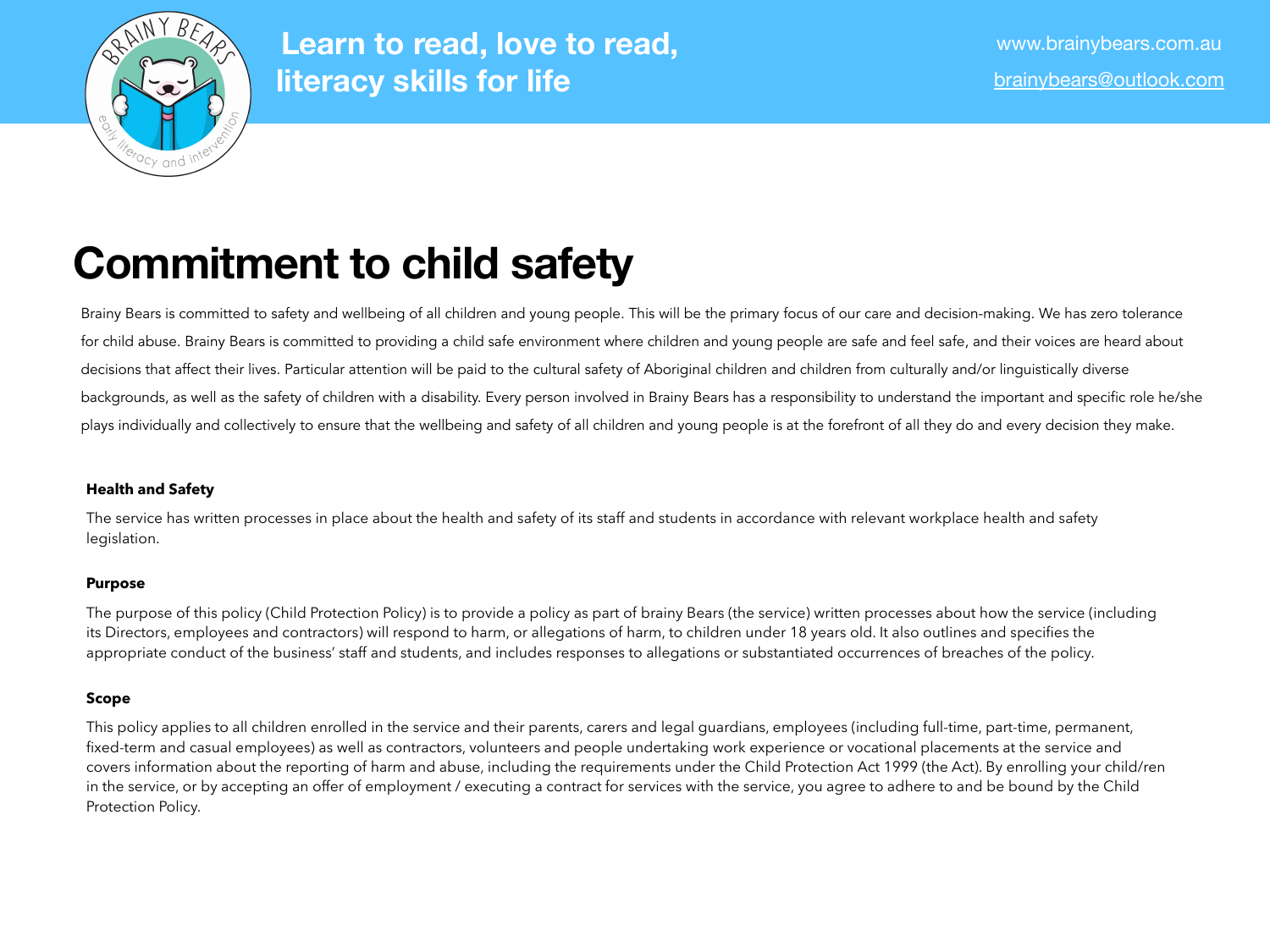### **Definitions**

A 'child in need of protection' has the same meaning as defined in section 10 of the Act:

A child who—

- *1. a) has suffered significant harm, is suffering significant harm, or is at unacceptable risk of suffering significant harm; and*
- *2. b) does not have a parent able and willing to protect the child from the harm.*

'Employee' includes without limitation full-time, part-time, permanent, fixed-term and casual employees as well as contractors, volunteers and people undertaking work experience or vocational placements with or at the service.

'Harm' has the same meaning as defined in section 9 of the Act:

*"Harm", to a child, is any detrimental effect of a significant nature on the child's physical, psychological or emotional wellbeing.*

The following important concepts relate to harm in this policy:

- It is immaterial how the harm is caused.
- Harm can be caused by-
	- physical, psychological or emotional abuse or neglect; or
	- sexual abuse or exploitation.
- Harm can be caused by-
	- a single act, omission or circumstance;
	- a series or combination of acts, omissions or circumstances.

'Mandatory reporting' means the requirement under section 13E of the Act, where an employee of the service forms a reportable suspicion about a child in the course of the person's engagement, to give a written report to the chief executive.

'Reportable suspicion' has the same meaning as defined in section 13E of the Act, being a suspicion about a child that is a reasonable suspicion that the child:

- has suffered, is suffering, or is at unacceptable risk of suffering, significant harm caused by physical or sexual abuse; and
- may not have a parent able and willing to protect the child from the harm.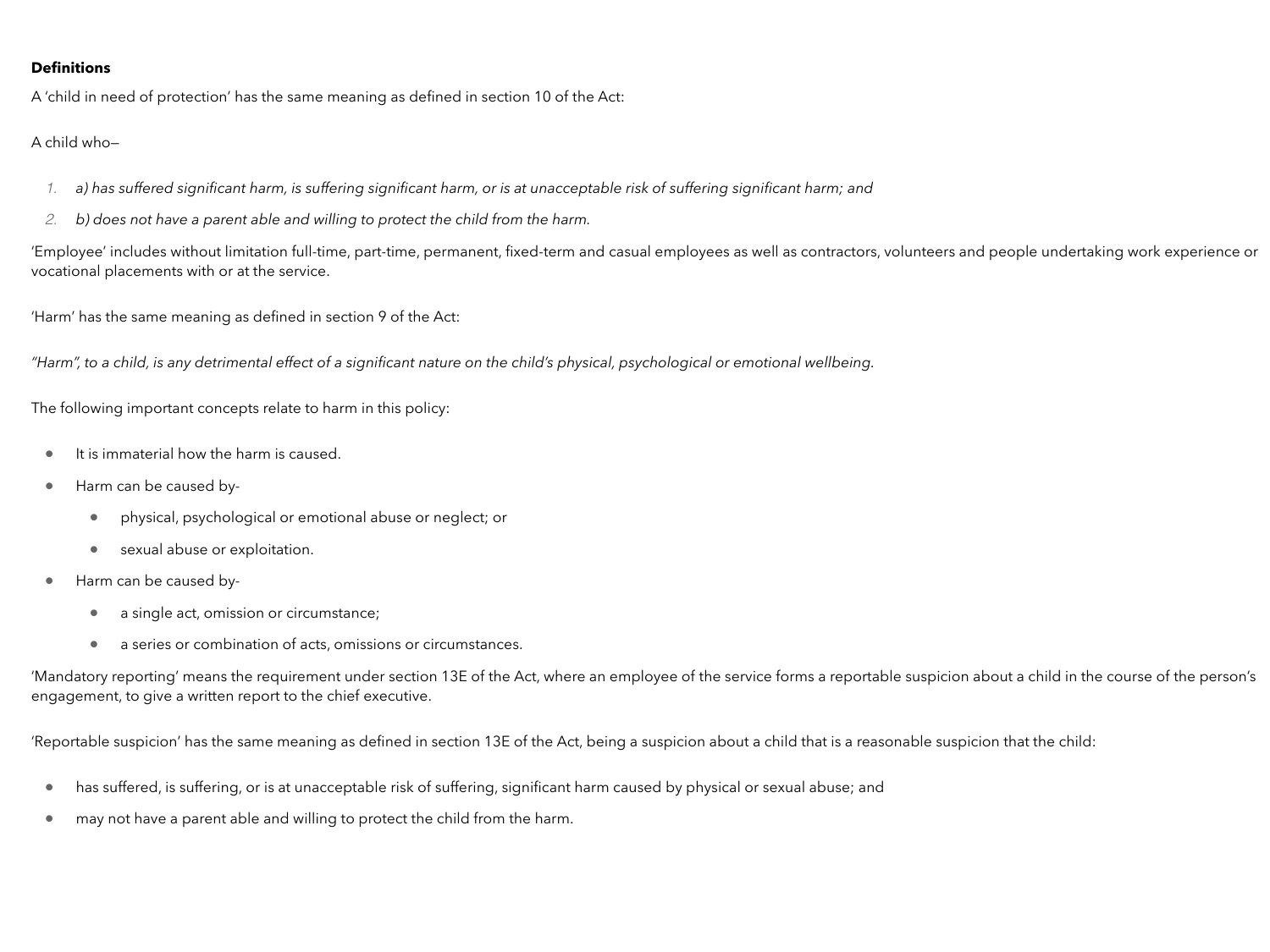### **Responding to Report of Harm**

When the business receives any information alleging harm to a child (other than harm arising from physical or sexual abuse) it will deal with the situation compassionately and fairly so as to minimise any likely harm to the extent it reasonably can. This is set out in the service's Child Risk Management Strategy. Allegations relating to reportable suspicion is handled under obligations to report set out in this policy.

### **Conduct of Staff and Children**

All employees must ensure that their behaviour towards and relationships with children at the service reflect proper standards of care for children. Employees must not cause harm to students. Employees must abide by the Code of Conduct as set out in the Child Risk Management Strategy.

#### **Reporting Inappropriate Behaviour**

If a child considers the behaviour of a staff member to be inappropriate, the child can report the behaviour to the Directors of the service or to their parents, carer or legal guardian. An employee who receives a report of inappropriate behaviour must report it to the Director/s.

#### **Reporting Allegations of Physical and Sexual Abuse**

The service is required to undertake mandatory reporting under the Act.

This means that an employee must give a written report to the Chief Executive of the Department of Communities, Child Safety and Disability Services (or other department administering the Act) of any 'reportable suspicion'.

The employee must also give a copy of the report to a Director of the service, and will be supported by Director/s if a report to Victorian Police Service is to be made. A report under this section must include the following particulars:

- state the basis on which the person has formed the reportable suspicion; and
- include the following information, to the extent of the person's knowledge:
	- the child's name and sex;
	- the child's age;
	- details of how to contact the child;
	- details of the harm to which the reportable suspicion relates;
	- particulars of the identity of the person suspected of causing the child to have suffered, suffer, or be at risk of suffering, the harm to which the reportable suspicion relates;
	- particulars of the identity of any other person who may be able to give information about the harm to which the reportable suspicion relates.